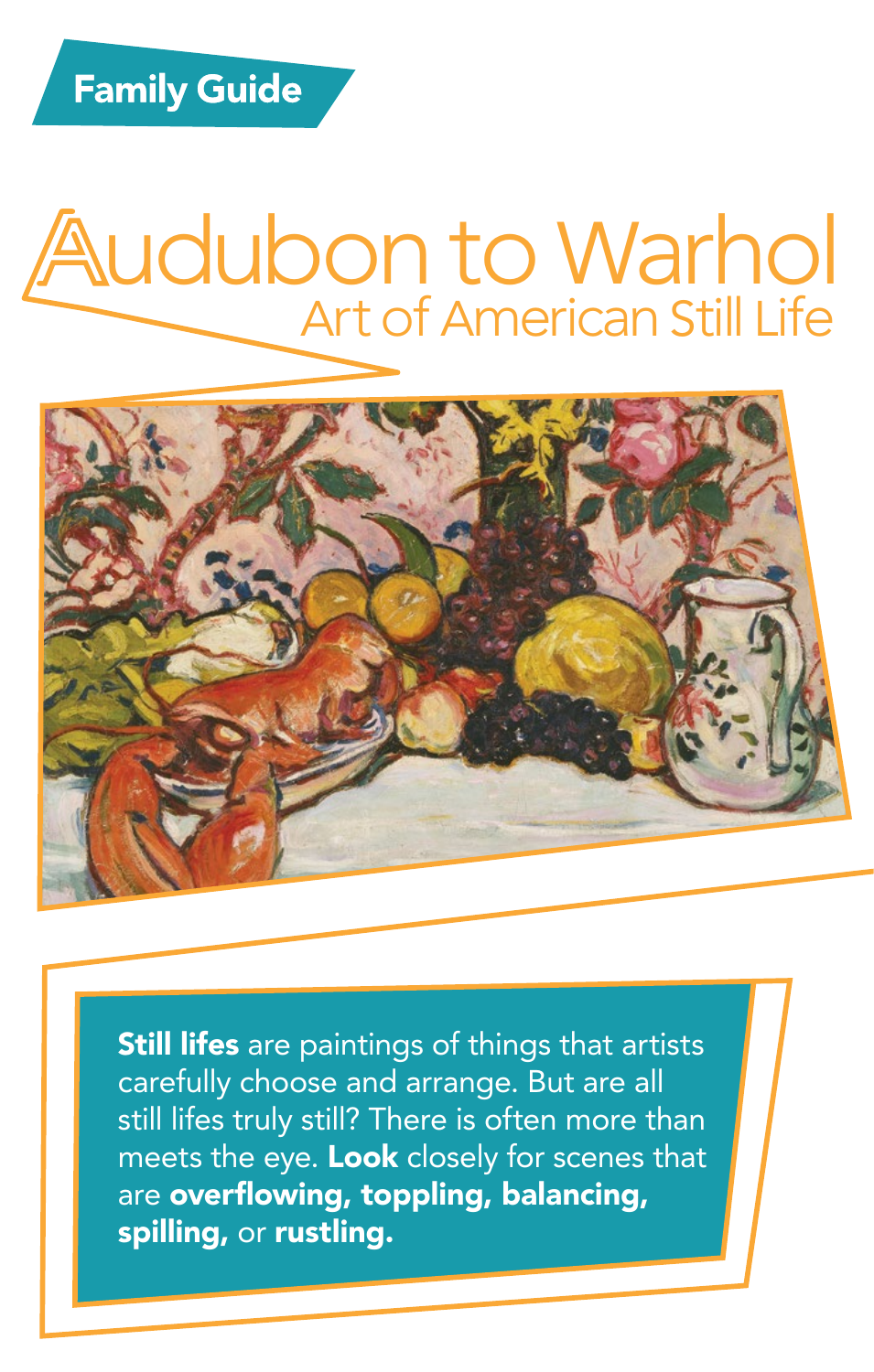### Feast Your Eyes

Some of these paintings make your mouth water and your stomach growl. Use your imagination to explore with your senses.

- Which still life would **taste** delicious? Pick a snack from a painting and sketch it on the table below.
- Find something in a painting that smells sweet. Add it to your drawing.
- What noises might you hear in these still lifes? Find something that makes a sound and add it to your picture.

### What's Bugging You?

The objects in these paintings may be still, but sometimes there are creatures and critters flying, buzzing, and crawling on them. Look for these creepy crawlers as you journey through the exhibition and check them off as you go.









#### Well done!

You sketched your own still life. Add more objects to your drawing as you journey through the galleries.